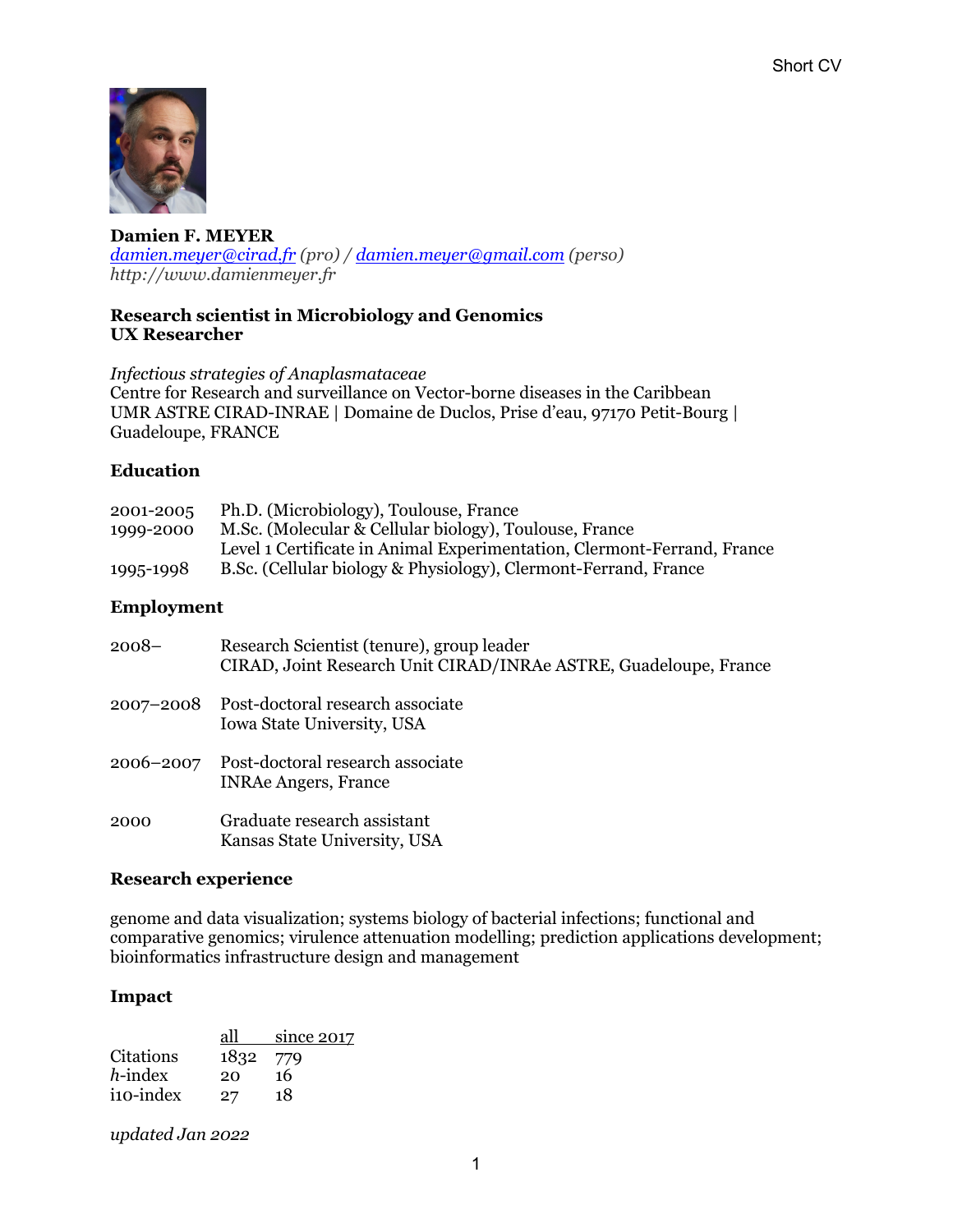### • **Publications — Refereed papers (h-index = 20;** *\* contributed equally to the work***)**

Noroy C., and **Meyer D.F.** (2021) The super repertoire of type IV effectors in the pangenome of *Ehrlichia* spp. provides insights into host-specificity and pathogenesis. *PLOS Computational Biology***.** doi : 10.1371/journal.pcbi.1008788

Gruel G., Diouf M-B., Abadie C.\*, Chilin-Charles Y.\*, Etter E.M.C.\*, Geffroy M.\*, Herrmann Storck C\*, **Meyer D.F.\***, Pagès N.\*, Pressat G.\*, Teycheney P-Y.\*, Umber M.\*, Vega-Rúa A.\* and Pradel J. (2021) Critical evaluation of cross-sectoral collaborations to inform the implementation of the "One Health" approach in Guadeloupe. *Frontiers in Public Health.* doi : 10.3389/fpubh.2021.652079

Noroy C, Lefrançois T, and **Meyer DF** (2019) Searching Algorithm for Type IV Effector proteins (S4TE) 2.0 : improved tools for type IV effector prediction, analysis and comparison in proteobacteria. *PLOS Computational Biology*, 15(3):e1006847. http://dx.doi.org/10.1371/journal.pcbi.1006847

Pruneau L, Lebrigand K, Mari B, Lefrançois T, **Meyer DF** and Vachiery N (2018) Comparative transcriptome profiling of virulent and attenuated *Ehrlichia ruminantium* strains highlighted strong regulation of map1- and metabolism-related genes. *Frontiers in Cellular and Infection Microbiology*, 301150 ; doi : https://doi.org/10.3389/fcimb.2018.00153

Moumène A, Gonzalez-Rizzo S, Lefrançois T, Vachiéry N and **Meyer DF** (2018) Iron starvation Conditions Upregulate *Ehrlichia ruminantium* Type IV Secretion System, tr1 Transcription Factor and map1 Genes Family through the Master Regulatory Protein ErxR. *Frontiers in Cellular and Infection Microbiology*, 7:535. doi : 10.3389/fcimb.2017.00535

Noroy C, and **Meyer DF**. (2017) Comparative genomics of the zoonotic pathogen *Ehrlichia chaffeensis* reveals candidate type IV effectors and putative host cell targets. *Frontiers in Cellular and Infection Microbiology*, 6:204. doi : 10.3389/fcimb.2016.00204. Featured on *Frontiers in Cellular and Infection Microbiology* website.

Cangi N, Gordon J, Bournez L, Pinarello V, Aprelon R, Huber K, Lefrancois T, Neves L, and **Meyer DF**, and Vachiéry N. (2016). Recombination is a major driving force of genetic diversity in the *Anaplasmataceae Ehrlichia ruminantium*. *Frontiers in Cellular and Infection Microbiology*, 6:111, http://dx.doi.org/10.3389/fcimb.2016.00111.

Tago D, and **Meyer DF**. (2016). Economic Game Theory to Model the Attenuation of Virulence of an Obligate Intracellular Bacterium. *Frontiers in Cellular and Infection Microbiology*, 6:86, http://dx.doi.org/10.3389/fcimb.2016.00086.

Yao J, Saenkham P, Levy J, Ibanez F, Noroy C, Mendoza A, Huot O, **Meyer DF**, and Tamborindeguy C. (2016). Interactions '*Candidatus Liberibacter solanacearum*' – *Bactericera cockerelli* : haplotype effect on vector fitness and gene expression analyses. *Frontiers in Cellular and Infection Microbiology*, 6:62, http://dx.doi.org/10.3389/fcimb.2016.00062.

Moumene A, and **Meyer DF**. (2016). *Ehrlichia*'s molecular tricks to manipulate their host cells. *Microbes and Infection*, Volume 18, Issue 3, March 2016, Pages 172-179, ISSN 1286-4579, http://dx.doi.org/10.1016/j.micinf.2015.11.001.

Villar M, Ayllón N, Kocan KM, Bonzón-Kulichenko E, Alberdi P, Blouin EF, Weisheit S, Mateos-Hernández L, Cabezas-Cruz A, Bell-Sakyi L, Vancová M, Bílý T, **Meyer DF**, Sterba J, Contreras M, Rudenko N, Grubhoffer L, Vázquez J, de la Fuente J. (2015). Identification and Characterization of *Anaplasma phagocytophilum* Proteins Involved in Infection of the Tick Vector, *Ixodes scapularis*. *PLOS ONE*, 10.1371/journal.pone.0137237.

Moumene A, Marcelino I, Ventosa M, Gros O, Lefrancois T, Vachiery N, **Meyer DF**\* and Coehlo AV\*. (2015) Proteomic Profiling of the Outer Membrane Fraction of the Obligate Intracellular Bacterial Pathogen *Ehrlichia ruminantium*. *PLOS ONE*, 10: e0116758

Pruneau L, Moumène A, **Meyer DF**, Marcelino I, Lefrançois T, Vachiéry N. (2014). Understanding Anaplasmataceae pathogenesis using 'Omics' approaches. *Frontiers in Cellular and Infection Microbiology*, doi : 10.3389/fcimb.2014.00086

**Meyer DF**, Noroy C, Moumène A, Raffaele S, Albina E, Vachiéry N. (2013). Searching algorithm for type IV secretion system effectors 1.0 : a tool for predicting type IV effectors and exploring their genomic context. *Nucleic Acids Research*, 41 (20) : 9218-9229, first published online August 13, 2013, doi:10.1093/nar/gkt718 (website http://sate.cirad.fr).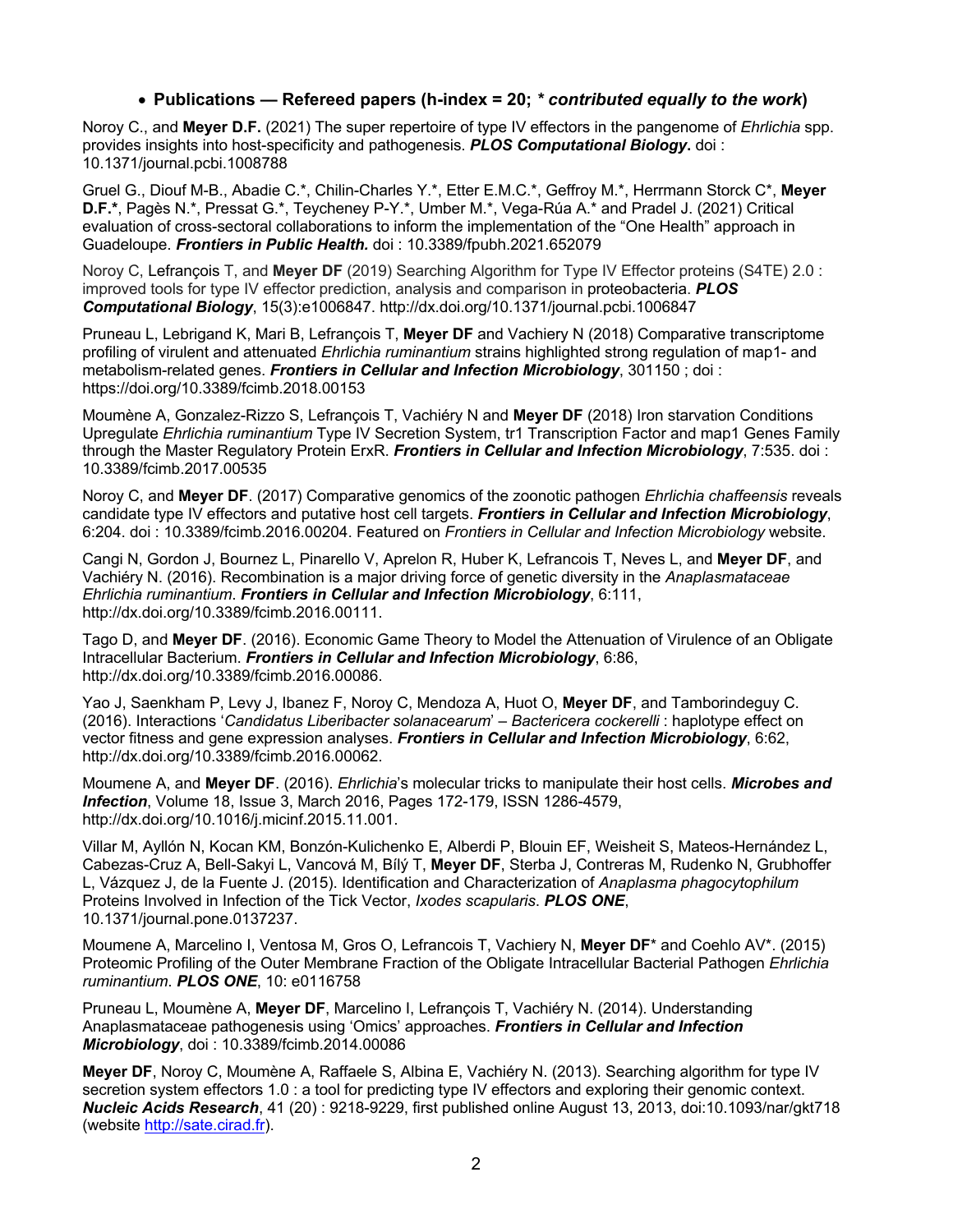Marcelino I, de Almeida AM, Ventosa M, Pruneau L, **Meyer DF**, Martinez D, Lefrançois T, Vachiery N and Coelho AV. (2012). Tick-borne diseases in cattle: applications of Proteomics to develop new generation vaccines. *Journal of Proteomics*, 75 : 4232-4250.

Marcelino I, de Almeida AM, Brito C, **Meyer DF,** Barreto M, Sheikboudou C, Franco CF, Martinez D, Lefrançois T, Vachiery N, Carrondo MJT, Coelho AV and Alves PM. (2012). Proteomic analyses of *Ehrlichia ruminantium* highlight differential expression of MAP1-family proteins. *Veterinary Microbiology*, 156 (2012) 305–314.

Pruneau L\*, Emboule L\*, Gely P, Marcelino I, Mari B, Pinarello V, Sheikboudou C, Martinez D, Daigle F, Lefrançois T, **Meyer DF\*** and Vachiery N**\***. (2011). Global gene expression profiling of *Ehrlichia ruminantium* at different stages of development. *FEMS Immunology and Medical Microbiology*, 64(1):66-73.

Pilet H, Vachiery N, Berrich M, Bouchouicha R, Durand B, Pruneau L, Pinarello V, Saldana A, Carasco-Lacombe C, Lefrançois T, **Meyer DF,** Martinez D, Boulouis H-J and Haddad N. (2011). A new discriminatory typing technique for the Rickettsiales *Ehrlichia ruminantium:* Multiple-Locus Variable Number Tandem Repeat Analysis. *Journal of Microbiological Methods*, 88 (2012) 205–211.

Bogdanove AJ, Koebnik R, Lu H, Furutani A, Angiuoli SV, Patil PB, Van Sluys MA, Ryan RP, **Meyer DF**, Han SW, Aparna G, Rajaram M, Delcher AL, Phillippy AM, Puiu D, Schatz MC, Shumway M, Sommer DD, Trapnell C, Benahmed F, Dimitrov G, Madupu R, Radune D, Sullivan S, Jha G, Ishihara H, Lee SW, Pandey A, Sharma V, Sriariyanun M, Szurek B, Vera-Cruz CM, Dorman KS, Ronald PC, Verdier V, Dow JM, Sonti RV, Tsuge S, Brendel VP, Rabinowicz PD, Leach JE, White FF, Salzberg SL. (2011). Two New Complete Genome Sequences Offer Insight into Host and Tissue Specificity of Plant Pathogenic *Xanthomonas* spp. *Journal of Bacteriology*, 193 (*19*) : 5450-64.

Lefrançois T, Vachiéry N, **Meyer DF,** Pardel J and Martinez D. (2011). Stratégies innovantes de lutte contre les maladies émergentes animales. *Innovations Agronomiques*, 16, 105-116.

Hajri A, **Meyer D**, Delort F, Guillaumès J, Brin C and Manceau C. (2010). Identification of a genetic lineage within *Xanthomonas arboricola* pv. *juglandis* as the causal agent of vertical oozing canker of Persian (English) walnut in France. *Plant Pathology*, 59: 1014–1022.

Adakal H, Stachurski F, Konkobo M, Zoungrana S, **Meyer DF**, Pinarello V, Aprelon R, Marcelino I, Alves PM, Martinez D, Lefrancois T, Vachiéry N. (2010). Efficiency of inactivated vaccines against heartwater in Burkina Faso: impact of *Ehrlichia ruminantium* genetic diversity. *Vaccine*, 23;28(29):4573-80.

Ahoussou S, Lancelot R, Sanford B, Porphyre T, Bartlette-Powell P, Compton E, Henry L, Maitland R, Lloyd R, Mattioli R, Chavernac D, Stachurski F, Martinez D, **Meyer DF**, Vachiery N, Pegram R,Lefrançois T. (2010). Analysis of *Amblyomma* surveillance data in the Caribbean: lessons for future control programmes. *Veterinary Parasitology*, 10;167(2-4):327-35.

Raliniaina M\*, **Meyer DF\***, Pinarello V, Sheikboudou C, Emboulé L, Kandassamy Y, Adakal H, Stachurski F, Martinez D, Lefrançois T, Vachiéry N. (2010). Mining the genetic diversity of *Ehrlichia ruminantium* using *map*  genes family. *Veterinary Parasitology*, 10;167(2-4):187-95.

Emboulé L, Daigle F, **Meyer DF**, Mari B, Pinarello V,Sheikboudou C, Magnone V, Frutos R, Viari A, Barbry P, Martinez D, Lefrançois T, Vachiéry N. (2009). Innovative approach for transcriptomic analysis of obligate intracellular pathogen: selective capture of transcribed sequences of *Ehrlichia ruminantium*. *BMC Molecular Biology*, 24;10:111.

Adakal H, **Meyer DF**, Carasco-Lacombe C, Pinarello V, Allègre F, Huber K, Stachurski F, Morand S, Martinez D, Lefrançois T, Vachiery N, Frutos R. (2009.) MLST scheme of *Ehrlichia ruminantium*: genomic stasis and recombination in strains from Burkina-Faso. *Infection, Genetics and Evolution*, 9(6):1320-8.

Salzberg SL, Sommer DD,Schatz MC, Phillippy AM, Rabinowicz PD, Tsuge S, Furutani A, Ochiai H, DelcherAL, Kelley D, Madupu R, Puiu D, Radune D, Shumway M, Trapnell C, Aparna G, Jha G, Pandey A, Patil PB, Ishihara H, **Meyer DF**, Szurek B, Verdier V, Koebnik R, Dow JM, Ryan RP, Hirata H, Tsuyumu S, Won Lee S, Seo YS, Sriariyanum M, Ronald PC, Sonti RV, Van Sluys MA, Leach JE, White FF, Bogdanove AJ. (2008). Genome sequence and rapid evolution of the rice pathogen *Xanthomonas oryzae* pv. *oryzae*  PXO99A. *BMC Genomics*, 1;9:204.

Darsonval A, Darrasse A, **Meyer D**, Demarty M, Durand K, Bureau C, Manceau C, Jacques MA. (2008). The Type III secretion system of *Xanthomonas fuscans* subsp. *fuscans* is involved in the phyllosphere colonization process and in transmission to seeds of susceptible beans. *Applied and Environmental Microbiology*,